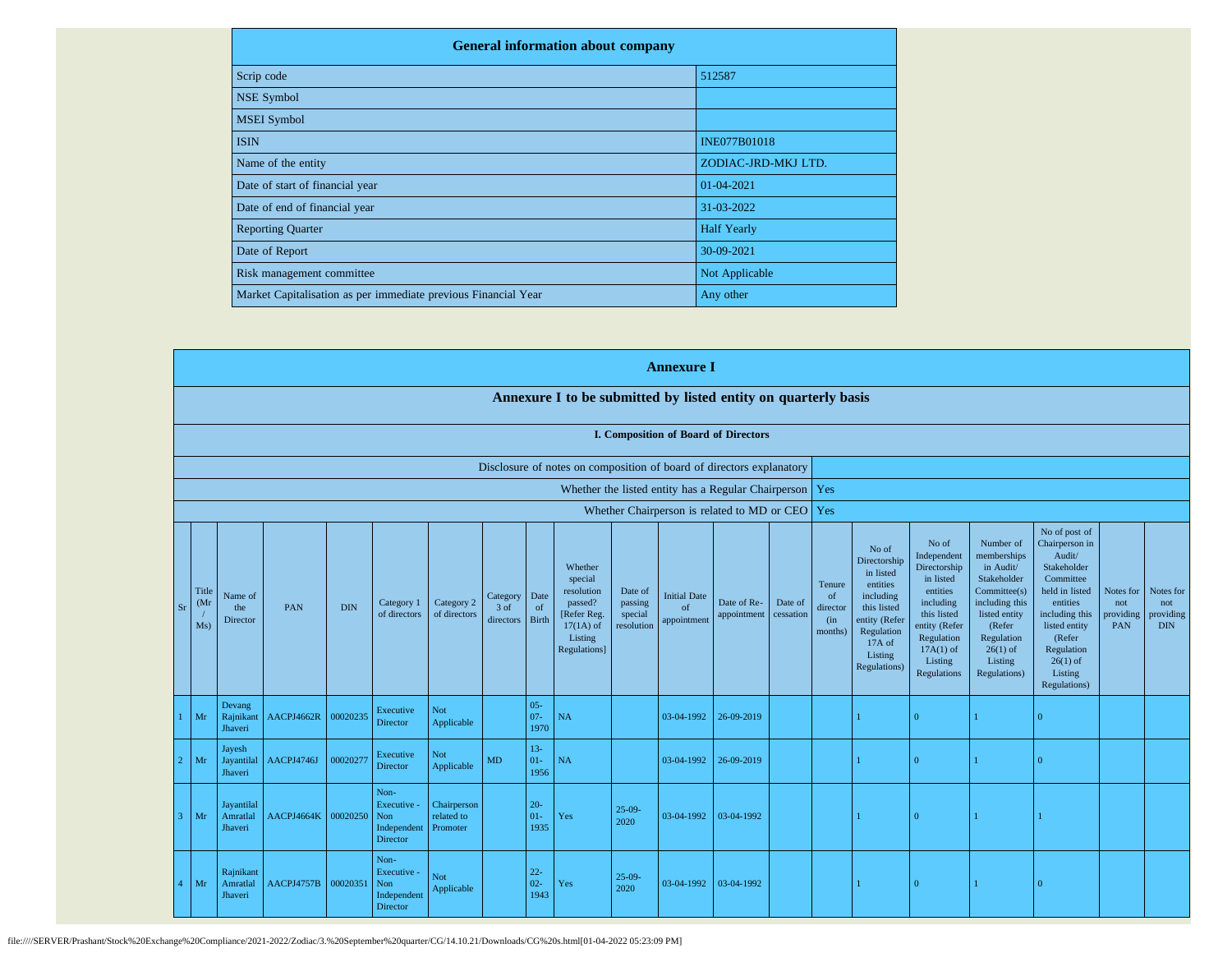|           |                                   |                                        |            |            |                                                       |                                        |                   |                            | <b>I. Composition of Board of Directors</b>                                                          |                                             |                                          |                            |                      |                                                        |                                                                                                                                                  |                                                                                                                                                                      |                                                                                                                                                                          |                                                                                                                                                                                                               |                                      |                                             |
|-----------|-----------------------------------|----------------------------------------|------------|------------|-------------------------------------------------------|----------------------------------------|-------------------|----------------------------|------------------------------------------------------------------------------------------------------|---------------------------------------------|------------------------------------------|----------------------------|----------------------|--------------------------------------------------------|--------------------------------------------------------------------------------------------------------------------------------------------------|----------------------------------------------------------------------------------------------------------------------------------------------------------------------|--------------------------------------------------------------------------------------------------------------------------------------------------------------------------|---------------------------------------------------------------------------------------------------------------------------------------------------------------------------------------------------------------|--------------------------------------|---------------------------------------------|
|           |                                   |                                        |            |            |                                                       |                                        |                   |                            | Disclosure of notes on composition of board of directors explanatory                                 |                                             |                                          |                            |                      |                                                        |                                                                                                                                                  |                                                                                                                                                                      |                                                                                                                                                                          |                                                                                                                                                                                                               |                                      |                                             |
|           |                                   |                                        |            |            |                                                       |                                        |                   |                            | Whether the listed entity has a Regular Chairperson                                                  |                                             |                                          |                            |                      |                                                        |                                                                                                                                                  |                                                                                                                                                                      |                                                                                                                                                                          |                                                                                                                                                                                                               |                                      |                                             |
| <b>Sr</b> | Title<br>(M <sub>I</sub> )<br>Ms) | Name of the<br>Director                | <b>PAN</b> | <b>DIN</b> | Category 1<br>of directors                            | Category 2 Category<br>of<br>directors | 3 of<br>directors | Date<br>of<br><b>Birth</b> | Whether<br>special<br>resolution<br>passed?<br>[Refer Reg.<br>$17(1A)$ of<br>Listing<br>Regulations] | Date of<br>passing<br>special<br>resolution | <b>Initial Date</b><br>of<br>appointment | Date of Re-<br>appointment | Date of<br>cessation | Tenure<br><sub>of</sub><br>director<br>(in)<br>months) | No of<br>Directorship<br>in listed<br>entities<br>including<br>this listed<br>entity (Refer<br>Regulation<br>$17A$ of<br>Listing<br>Regulations) | No of<br>Independent<br>Directorship<br>in listed<br>entities<br>including<br>this listed<br>entity<br>(Refer<br>Regulation<br>$17A(1)$ of<br>Listing<br>Regulations | Number of<br>memberships<br>in Audit/<br>Stakeholder<br>Committee(s)<br>including<br>this listed<br>entity (Refer<br>Regulation<br>$26(1)$ of<br>Listing<br>Regulations) | No of post<br>of<br>Chairperson<br>in Audit/<br>Stakeholder<br>Committee<br>held in<br>listed<br>entities<br>including<br>this listed<br>entity (Refer<br>Regulation<br>$26(1)$ of<br>Listing<br>Regulations) | Notes for<br>not<br>providing<br>PAN | Notes for<br>not<br>providing<br><b>DIN</b> |
|           | Mrs                               | Neeta Jayesh<br>Jhaveri                | AAEPJ9832F | 01131017   | Non-<br>Executive -<br>Non<br>Independent<br>Director | Not<br>Applicable                      |                   | $22 -$<br>$03 -$<br>1957   | NA                                                                                                   |                                             | 28-01-2011                               | 28-01-2011                 |                      |                                                        |                                                                                                                                                  | $\Omega$                                                                                                                                                             | $\Omega$                                                                                                                                                                 | $\Omega$                                                                                                                                                                                                      |                                      |                                             |
| б.        | Mr                                | Hasmukh<br>Bachubhai<br><b>Thakker</b> | AAAPT3984A | 03351903   | Non-<br>Executive -<br>Independent<br>Director        | Not<br>Applicable                      |                   | $05 -$<br>$03 -$<br>1955   | Yes                                                                                                  | $29-09-$<br>2021                            | 16-06-2017                               | 16-06-2017                 |                      | 52                                                     |                                                                                                                                                  |                                                                                                                                                                      |                                                                                                                                                                          | $\Omega$                                                                                                                                                                                                      |                                      |                                             |
|           | Mr                                | Udav<br>Subhaschandra<br>Shah          | ABKPS9266M | 07679833   | Non-<br>Executive -<br>Independent<br>Director        | Not<br>Applicable                      |                   | $10-$<br>$09 -$<br>1971    | Yes                                                                                                  | $29-09-$<br>2021                            | 30-01-2017                               | 30-01-2017                 |                      | 56                                                     |                                                                                                                                                  |                                                                                                                                                                      | $\Omega$                                                                                                                                                                 | $\Omega$                                                                                                                                                                                                      |                                      |                                             |
| 8.        | Mr                                | <b>Jindat Kalidas</b><br>Mehta         | AFCPM5710N | 00020303   | Non-<br>Executive -<br>Independent<br>Director        | Not<br>Applicable                      |                   | $07 -$<br>$08 -$<br>1964   | Yes                                                                                                  | $29-09-$<br>2021                            | 16-06-2017                               | 16-06-2017                 |                      | 51                                                     |                                                                                                                                                  |                                                                                                                                                                      |                                                                                                                                                                          |                                                                                                                                                                                                               |                                      |                                             |

|            | <b>I. Composition of Board of Directors</b> |                                                                      |     |            |                            |                                        |                   |                      |                                                                                                      |                                             |                                                  |                                      |         |                                                       |                                                                                                                                                |                                                                                                                                                                      |                                                                                                                                                                         |                                                                                                                                                                                                                          |                                             |                                             |
|------------|---------------------------------------------|----------------------------------------------------------------------|-----|------------|----------------------------|----------------------------------------|-------------------|----------------------|------------------------------------------------------------------------------------------------------|---------------------------------------------|--------------------------------------------------|--------------------------------------|---------|-------------------------------------------------------|------------------------------------------------------------------------------------------------------------------------------------------------|----------------------------------------------------------------------------------------------------------------------------------------------------------------------|-------------------------------------------------------------------------------------------------------------------------------------------------------------------------|--------------------------------------------------------------------------------------------------------------------------------------------------------------------------------------------------------------------------|---------------------------------------------|---------------------------------------------|
|            |                                             | Disclosure of notes on composition of board of directors explanatory |     |            |                            |                                        |                   |                      |                                                                                                      |                                             |                                                  |                                      |         |                                                       |                                                                                                                                                |                                                                                                                                                                      |                                                                                                                                                                         |                                                                                                                                                                                                                          |                                             |                                             |
|            |                                             | Whether the listed entity has a Regular Chairperson                  |     |            |                            |                                        |                   |                      |                                                                                                      |                                             |                                                  |                                      |         |                                                       |                                                                                                                                                |                                                                                                                                                                      |                                                                                                                                                                         |                                                                                                                                                                                                                          |                                             |                                             |
| $\vert$ Sr | Title<br>(M <sub>I</sub> )<br>Ms)           | Name of<br>the<br>Director                                           | PAN | <b>DIN</b> | Category 1<br>of directors | Category 2 Category<br>of<br>directors | 3 of<br>directors | Date<br>-of<br>Birth | Whether<br>special<br>resolution<br>passed?<br>[Refer Reg.<br>$17(1A)$ of<br>Listing<br>Regulations] | Date of<br>passing<br>special<br>resolution | <b>Initial Date</b><br>$\alpha$ f<br>appointment | Date of Re-<br>appointment cessation | Date of | Tenure<br><sup>of</sup><br>director<br>(in<br>months) | No of<br>Directorship<br>in listed<br>entities<br>including<br>this listed<br>entity (Refer<br>Regulation<br>17A of<br>Listing<br>Regulations) | No of<br>Independent<br>Directorship<br>in listed<br>entities<br>including<br>this listed<br>entity<br>(Refer<br>Regulation<br>$17A(1)$ of<br>Listing<br>Regulations | Number of<br>memberships<br>in Audit/<br>Stakeholder<br>Commitee(s)<br>including<br>this listed<br>entity (Refer<br>Regulation<br>$26(1)$ of<br>Listing<br>Regulations) | No of post<br><sup>of</sup><br>Chairperson<br>in Audit/<br>Stakeholder<br>Committee<br>held in<br>listed<br>entities<br>including<br>this listed<br>entity (Refer<br>Regulation<br>$26(1)$ of<br>Listing<br>Regulations) | Notes for<br>not<br>providing<br><b>PAN</b> | Notes for<br>not<br>providing<br><b>DIN</b> |
|            |                                             | Mohit                                                                |     |            | Non-                       |                                        |                   | $12 -$               |                                                                                                      |                                             |                                                  |                                      |         |                                                       |                                                                                                                                                |                                                                                                                                                                      |                                                                                                                                                                         |                                                                                                                                                                                                                          |                                             |                                             |

file:////SERVER/Prashant/Stock%20Exchange%20Compliance/2021-2022/Zodiac/3.%20September%20quarter/CG/14.10.21/Downloads/CG%20s.html[01-04-2022 05:23:09 PM]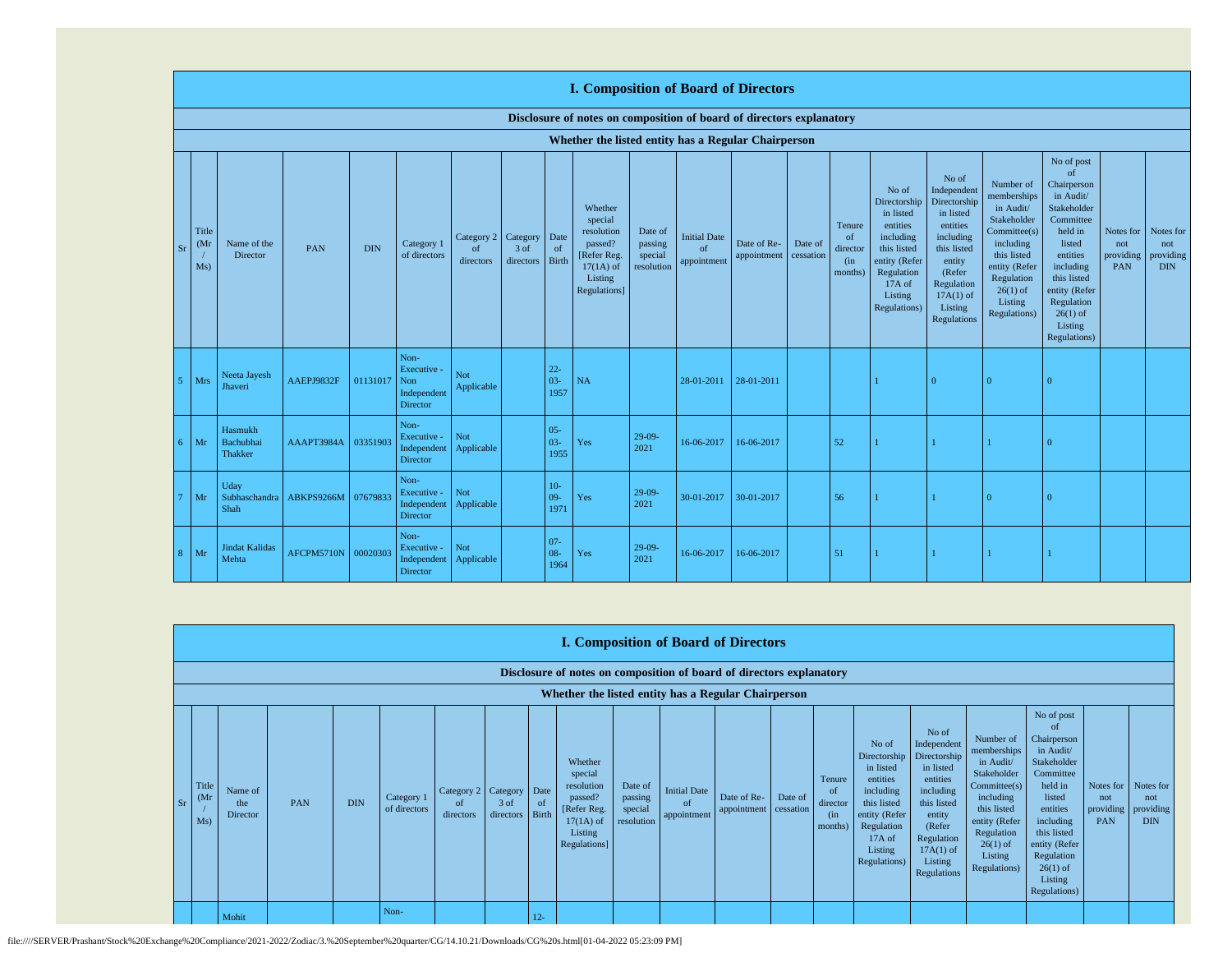| $9$ Mr  | Kiran<br>Thakur     | BJJPT3952K 08487825 Independent Applicable         | Executive - Not<br>Director         |  | $12 -$<br>1996           | <b>INA</b>      | $06-08-2019$ 06-08-2019 |  | 26 |  |  |  |
|---------|---------------------|----------------------------------------------------|-------------------------------------|--|--------------------------|-----------------|-------------------------|--|----|--|--|--|
| $10$ Mr | Sheela<br>Kadechkar | Somnath AAEPK7784K 06862410 Independent Applicable | Non-<br>Executive - Not<br>Director |  | $22 -$<br>$11 -$<br>1951 | N <sub>NA</sub> | $06-08-2019$ 06-08-2019 |  | 26 |  |  |  |

|           | <b>Audit Committee Details</b> |                              |                                                       |                            |                        |                      |                |
|-----------|--------------------------------|------------------------------|-------------------------------------------------------|----------------------------|------------------------|----------------------|----------------|
|           |                                |                              | Whether the Audit Committee has a Regular Chairperson |                            | Yes                    |                      |                |
| <b>Sr</b> | <b>DIN</b><br>Number           | Name of Committee<br>members | Category 1 of directors                               | Category 2 of<br>directors | Date of<br>Appointment | Date of<br>Cessation | <b>Remarks</b> |
|           | 00020303                       | Jindat Kalidas Mehta         | Non-Executive - Independent<br><b>Director</b>        | Chairperson                | 16-06-2017             |                      |                |
|           | 06862410                       | Sheela Somnath<br>Kadechkar  | Non-Executive - Independent<br><b>Director</b>        | Member                     | 06-08-2019             |                      |                |
| 13        | 08487825                       | <b>Mohit Kiran Thakur</b>    | Non-Executive - Independent<br>Director               | Member                     | 06-08-2019             |                      |                |

|            | Nomination and remuneration committee |                              |                                                                             |                            |                        |                      |         |  |  |  |  |  |
|------------|---------------------------------------|------------------------------|-----------------------------------------------------------------------------|----------------------------|------------------------|----------------------|---------|--|--|--|--|--|
|            |                                       |                              | Whether the Nomination and remuneration committee has a Regular Chairperson |                            | Yes                    |                      |         |  |  |  |  |  |
| <b>Sr</b>  | <b>DIN</b><br>Number                  | Name of Committee<br>members | Category 1 of directors                                                     | Category 2 of<br>directors | Date of<br>Appointment | Date of<br>Cessation | Remarks |  |  |  |  |  |
|            | 03351903                              | Hasmukh Bachubhai<br>Thakker | Non-Executive - Independent<br><b>Director</b>                              | Chairperson                | 16-06-2017             |                      |         |  |  |  |  |  |
| $\sqrt{2}$ | 00020303                              | Jindat Kalidas Mehta         | Non-Executive - Independent<br><b>Director</b>                              | Member                     | 16-06-2017             |                      |         |  |  |  |  |  |
|            | 06862410                              | Sheela Somnath<br>Kadechkar  | Non-Executive - Independent<br><b>Director</b>                              | Member                     | 06-08-2019             |                      |         |  |  |  |  |  |

|                |                      | <b>Stakeholders Relationship Committee</b> |                                                                           |                            |                        |                      |                |
|----------------|----------------------|--------------------------------------------|---------------------------------------------------------------------------|----------------------------|------------------------|----------------------|----------------|
|                |                      |                                            | Whether the Stakeholders Relationship Committee has a Regular Chairperson |                            | Yes                    |                      |                |
| Sr             | <b>DIN</b><br>Number | Name of Committee<br>members               | Category 1 of directors                                                   | Category 2 of<br>directors | Date of<br>Appointment | Date of<br>Cessation | <b>Remarks</b> |
|                | 00020250             | Jayantilal Amratlal<br>Jhaveri             | Non-Executive - Non<br><b>Independent Director</b>                        | Chairperson                | $30-01-2002$           |                      |                |
|                | 00020351             | Rajnikant Amratlal<br>Jhaveri              | Non-Executive - Non<br><b>Independent Director</b>                        | Member                     | $30-01-2002$           |                      |                |
| 3              | 00020235             | Devang Rajnikant<br>Jhaveri                | <b>Executive Director</b>                                                 | Member                     | $30-01-2002$           |                      |                |
| $\overline{4}$ | 00020277             | Jayesh Jayantilal<br><b>Jhaveri</b>        | <b>Executive Director</b>                                                 | Member                     | 30-01-2002             |                      |                |
| 5              | 03351903             | Hasmukh Bachubhai<br>Thakker               | Non-Executive - Independent<br>Director                                   | Member                     | 06-08-2018             |                      |                |

**Risk Management Committee**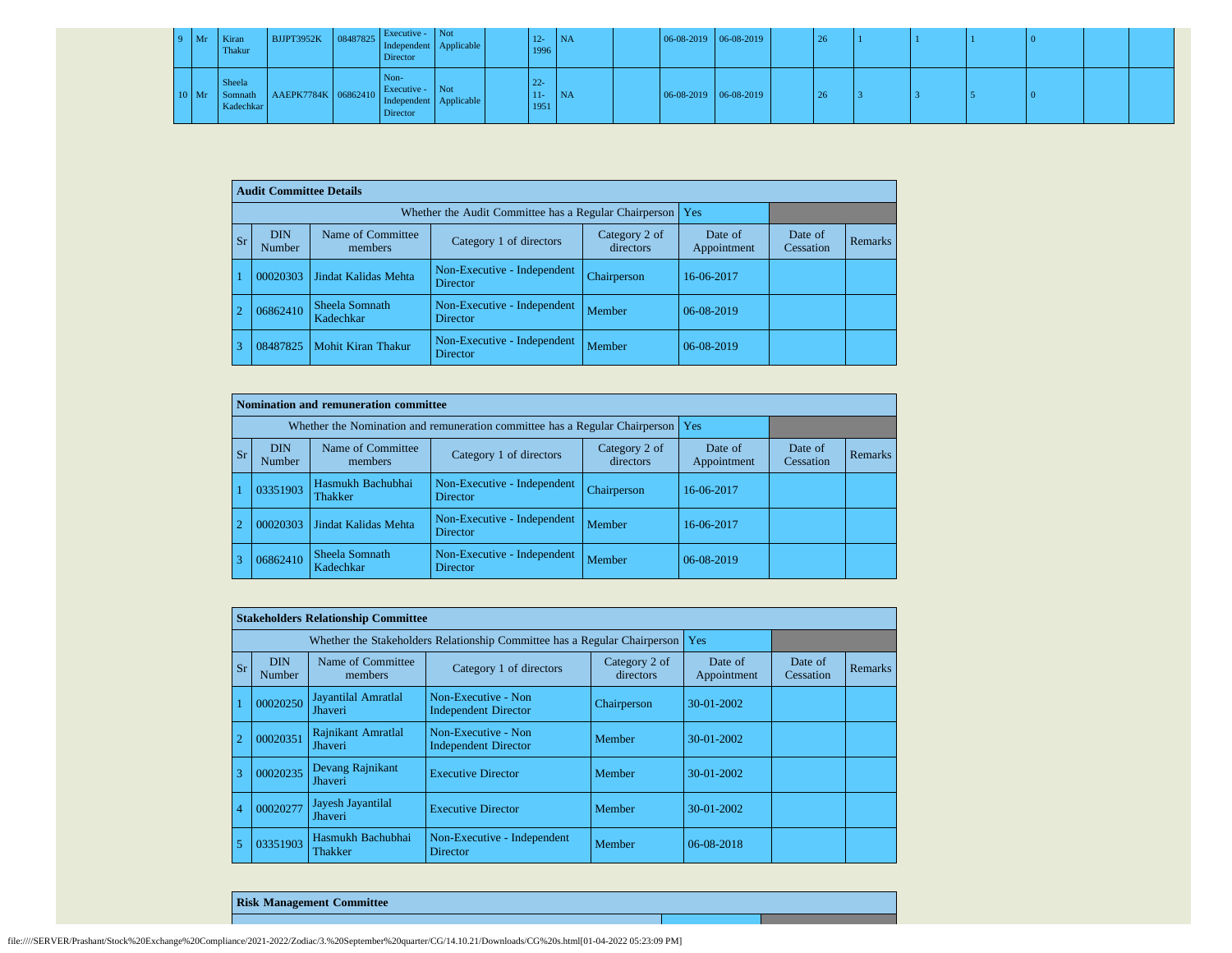|    |               | Whether the Risk Management Committee has a Regular Chairperson |                            |                            |                        |                      |         |
|----|---------------|-----------------------------------------------------------------|----------------------------|----------------------------|------------------------|----------------------|---------|
| Sr | DIN<br>Number | Name of Committee<br>members                                    | Category 1 of<br>directors | Category 2 of<br>directors | Date of<br>Appointment | Date of<br>Cessation | Remarks |

| Corporate Social Responsibility Committee |                      |                                                                                 |                            |                            |                        |                      |         |  |  |  |  |
|-------------------------------------------|----------------------|---------------------------------------------------------------------------------|----------------------------|----------------------------|------------------------|----------------------|---------|--|--|--|--|
|                                           |                      | Whether the Corporate Social Responsibility Committee has a Regular Chairperson |                            |                            |                        |                      |         |  |  |  |  |
| l Sr                                      | <b>DIN</b><br>Number | Name of Committee<br>members                                                    | Category 1 of<br>directors | Category 2 of<br>directors | Date of<br>Appointment | Date of<br>Cessation | Remarks |  |  |  |  |

## **Other Committee**

Sr DIN Number Name of Committee members Name of other committee Category 1 of directors Category 2 of directors Remarks

|                         | <b>Annexure 1</b>                                                   |                                                             |                                                                      |                                       |                                                            |                                                                      |                                                                          |  |  |  |  |  |  |  |
|-------------------------|---------------------------------------------------------------------|-------------------------------------------------------------|----------------------------------------------------------------------|---------------------------------------|------------------------------------------------------------|----------------------------------------------------------------------|--------------------------------------------------------------------------|--|--|--|--|--|--|--|
|                         | <b>Annexure 1</b>                                                   |                                                             |                                                                      |                                       |                                                            |                                                                      |                                                                          |  |  |  |  |  |  |  |
|                         | <b>III. Meeting of Board of Directors</b>                           |                                                             |                                                                      |                                       |                                                            |                                                                      |                                                                          |  |  |  |  |  |  |  |
|                         | Disclosure of notes on meeting of<br>board of directors explanatory |                                                             |                                                                      |                                       |                                                            |                                                                      |                                                                          |  |  |  |  |  |  |  |
| $\mathbf{s}$ r          | $Date(s)$ of<br>meeting (if any)<br>in the previous<br>quarter      | Date(s) of<br>meeting (if any)<br>in the current<br>quarter | Maximum gap<br>between any two<br>consecutive (in<br>number of days) | Notes for<br>not<br>providing<br>Date | Whether<br>requirement of<br><b>Ouorum</b> met<br>(Yes/No) | Number of Directors<br>present* (other than<br>Independent Director) | No. of<br>Independent<br><b>Directors</b><br>attending the<br>$meeting*$ |  |  |  |  |  |  |  |
|                         | 01-04-2021                                                          |                                                             |                                                                      |                                       | Yes                                                        | 5                                                                    |                                                                          |  |  |  |  |  |  |  |
| $\overline{2}$          | 28-06-2021                                                          |                                                             | 87                                                                   |                                       | Yes                                                        | 5                                                                    |                                                                          |  |  |  |  |  |  |  |
| $\overline{\mathbf{3}}$ |                                                                     | 10-08-2021                                                  | 42                                                                   |                                       | Yes                                                        | 5                                                                    |                                                                          |  |  |  |  |  |  |  |

|                |                      |                                                                                                          |                                                                      | <b>Annexure 1</b>             |                                       |                                                        |                                                                                      |                                                                        |
|----------------|----------------------|----------------------------------------------------------------------------------------------------------|----------------------------------------------------------------------|-------------------------------|---------------------------------------|--------------------------------------------------------|--------------------------------------------------------------------------------------|------------------------------------------------------------------------|
|                |                      | <b>IV. Meeting of Committees</b>                                                                         |                                                                      |                               |                                       |                                                        |                                                                                      |                                                                        |
|                |                      |                                                                                                          |                                                                      |                               |                                       |                                                        |                                                                                      |                                                                        |
| <b>Sr</b>      | Name of<br>Committee | Date(s) of meeting (Enter<br>dates of Previous quarter<br>and Current quarter in<br>chronological order) | Maximum gap<br>between any two<br>consecutive (in<br>number of days) | Name of<br>other<br>committee | Reson<br>for not<br>providing<br>date | Whether<br>requirement<br>of Quorum<br>met<br>(Yes/No) | Number of<br><b>Directors</b><br>present* (other<br>than<br>Independent<br>Director) | No. of<br>Independent<br><b>Directors</b><br>attending the<br>meeting* |
|                | Audit<br>Committee   | $01 - 04 - 2021$                                                                                         |                                                                      |                               |                                       | Yes                                                    | $\Omega$                                                                             | 3                                                                      |
| $\overline{2}$ | Audit<br>Committee   | 28-06-2021                                                                                               | 87                                                                   |                               |                                       | Yes                                                    | $\Omega$                                                                             | 3                                                                      |
| 3              | Audit<br>Committee   | 10-08-2021                                                                                               | 42                                                                   |                               |                                       | Yes                                                    | $\Omega$                                                                             | 3                                                                      |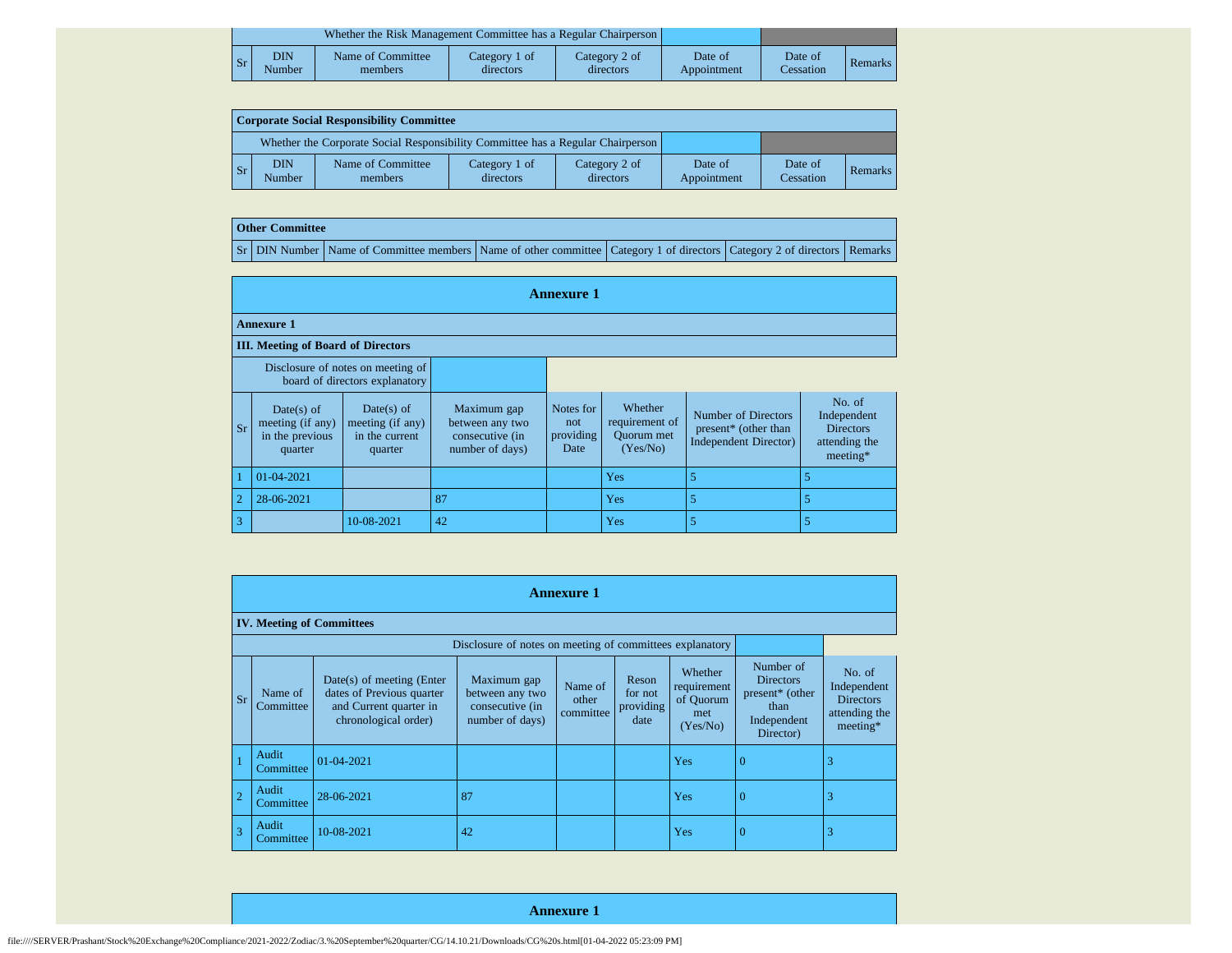| <b>V. Related Party Transactions</b>                                                                      |                                  |                                                                    |  |  |
|-----------------------------------------------------------------------------------------------------------|----------------------------------|--------------------------------------------------------------------|--|--|
| Subject                                                                                                   | Compliance status<br>(Yes/No/NA) | If status is "No" details of non-<br>compliance may be given here. |  |  |
| Whether prior approval of audit committee obtained                                                        | Yes                              |                                                                    |  |  |
| Whether shareholder approval obtained for material RPT                                                    | <b>NA</b>                        |                                                                    |  |  |
| Whether details of RPT entered into pursuant to omnibus approval<br>have been reviewed by Audit Committee | <b>NA</b>                        |                                                                    |  |  |

|                | <b>Annexure 1</b>                                                                                                                                                                                               |                                  |  |  |
|----------------|-----------------------------------------------------------------------------------------------------------------------------------------------------------------------------------------------------------------|----------------------------------|--|--|
|                | <b>VI.</b> Affirmations                                                                                                                                                                                         |                                  |  |  |
| Sr             | Subject                                                                                                                                                                                                         | Compliance<br>status<br>(Yes/No) |  |  |
| $\overline{1}$ | The composition of Board of Directors is in terms of SEBI (Listing obligations and disclosure requirements)<br>Regulations, 2015                                                                                | Yes                              |  |  |
| $\overline{2}$ | The composition of the following committees is in terms of SEBI(Listing obligations and disclosure requirements)<br>Regulations, 2015 a. Audit Committee                                                        | Yes                              |  |  |
| 3              | The composition of the following committees is in terms of SEBI(Listing obligations and disclosure requirements)<br>Regulations, 2015. b. Nomination & remuneration committee                                   | Yes                              |  |  |
| $\overline{4}$ | The composition of the following committees is in terms of SEBI(Listing obligations and disclosure requirements)<br>Regulations, 2015. c. Stakeholders relationship committee                                   | Yes                              |  |  |
| 5              | The composition of the following committees is in terms of SEBI(Listing obligations and disclosure requirements)<br>Regulations, 2015. d. Risk management committee (applicable to the top 500 listed entities) | <b>NA</b>                        |  |  |
| 6              | The committee members have been made aware of their powers, role and responsibilities as specified in SEBI<br>(Listing obligations and disclosure requirements) Regulations, 2015.                              | Yes                              |  |  |
| $\overline{7}$ | The meetings of the board of directors and the above committees have been conducted in the manner as specified<br>in SEBI (Listing obligations and disclosure requirements) Regulations, 2015.                  | Yes                              |  |  |
| 8              | This report and/or the report submitted in the previous quarter has been placed before Board of Directors.                                                                                                      | Yes                              |  |  |

|            | <b>Annexure 1</b> |                                          |  |
|------------|-------------------|------------------------------------------|--|
| Sr         | Subject           | Compliance status                        |  |
|            | Name of signatory | Tejas Shah                               |  |
| $\sqrt{2}$ | Designation       | Company Secretary and Compliance Officer |  |

|           | <b>Annexure III</b>                                                                                                                                                                  |                      |                                     |                                                                      |
|-----------|--------------------------------------------------------------------------------------------------------------------------------------------------------------------------------------|----------------------|-------------------------------------|----------------------------------------------------------------------|
|           | <b>III.</b> Affirmations                                                                                                                                                             |                      |                                     |                                                                      |
| <b>Sr</b> | Particulars                                                                                                                                                                          | Regulation<br>Number | Compliance<br>status<br>(Yes/No/NA) | If status is "No" details<br>of non-compliance may<br>be given here. |
|           | Copy of the annual report including balance sheet, profit and loss<br>account, directors report, corporate governance report, business<br>responsibility report displayed on website | 46(2)                | Yes                                 |                                                                      |
|           | Presence of Chairperson of Audit Committee at the Annual General<br>Meeting                                                                                                          | 18(1)(d)             | Yes                                 |                                                                      |

file:////SERVER/Prashant/Stock%20Exchange%20Compliance/2021-2022/Zodiac/3.%20September%20quarter/CG/14.10.21/Downloads/CG%20s.html[01-04-2022 05:23:09 PM]